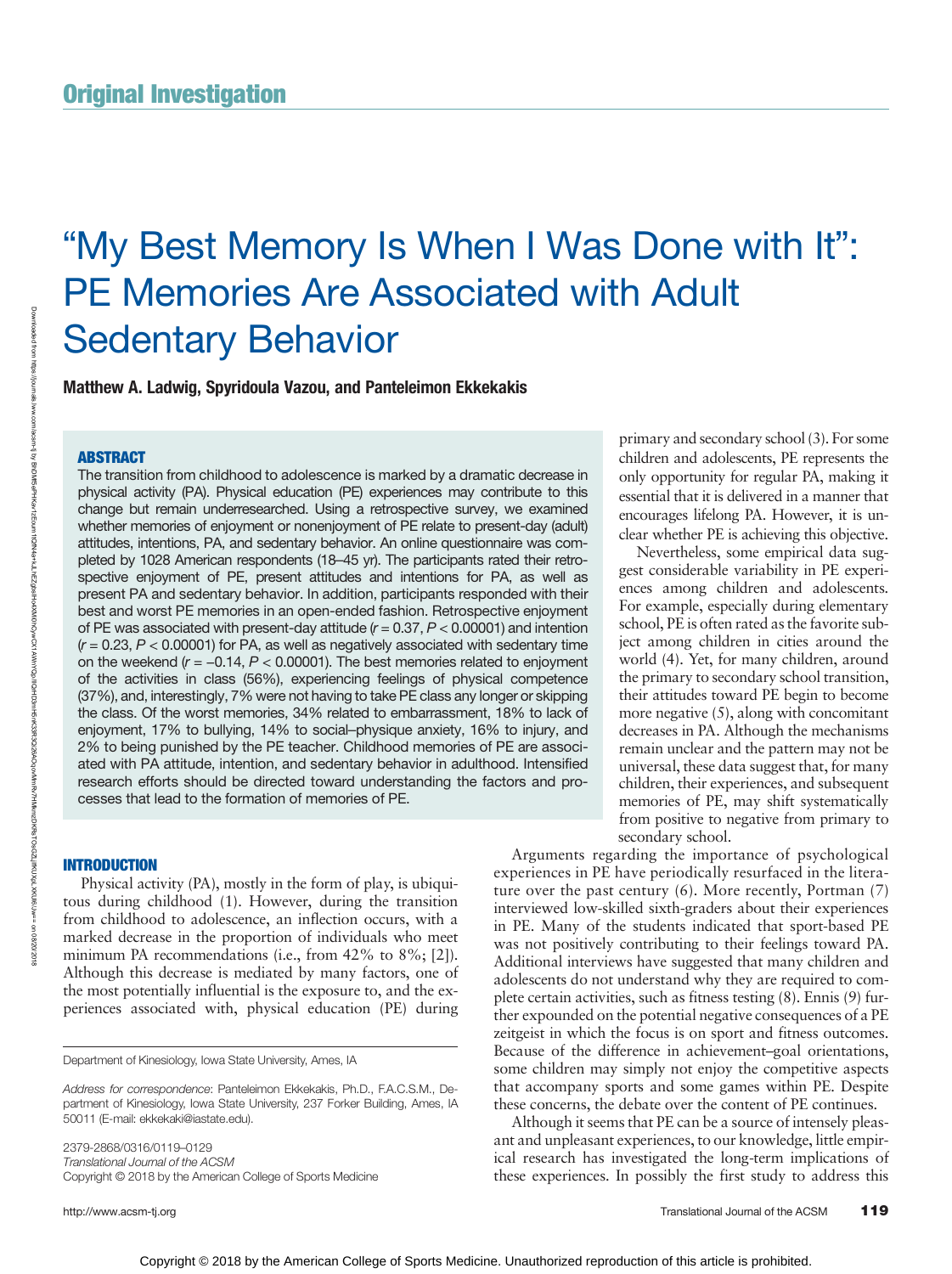question, Cardinal et al. (10) asked 293 undergraduate students about their sport and PE memories as children and their current level of PA, measured in weekly MET units. The only childhood memory that was significantly related to present-day PA was being chosen last for a team in PE or sports. Being chosen last for a team was associated with the expenditure of an average of 8 MET units less per week among men and women compared with those who did not report being chosen last.

There are various hypotheses as to why PE experiences during childhood and adolescence may influence adult PA attitudes and behavior. For example, according to Hausenblas et al. (11), the most reliable predictor of exercise intention and, subsequently, behavior is the attitude one has toward exercise. More specifically, the affective component of attitude (i.e., whether exercise is evaluated as pleasant versus unpleasant) has been shown to be a stronger predictor of exercise participation than the cognitive component of attitude (i.e., whether exercise is evaluated as healthy or beneficial versus unhealthy or useless). Such findings suggest that strongly valenced emotional experiences, such as embarrassment from being chosen last for a team due to lack of skill or pride from being chosen first, may have powerful, long-lasting effects on attitudes and behavior.

Furthermore, affective responses *during* PA have received increasing attention as possible determinants of subsequent PA behavior (12). An examination of the natural movement patterns of children would suggest that many PE activities represent potentially unpleasant deviations from the ways that children naturally engage in PA when allowed to "roam free." For instance, Bailey et al. (1) studied the naturally occurring movement patterns of children in a naturalistic study using continuous observation. These researchers coded movements based on their metabolic expenditure in relative oxygen uptake. Their results showed that children generally gravitate toward intermittent, low- to moderate-intensity PA, with only short bursts of moderate- to vigorous-intensity PA lasting between 3 and 15 s. Therefore, it could be argued that requiring children to participate in prolonged and sustained-intensity activities (e.g., distance running) represent potentially unpleasant deviations from their natural movement propensities. Moreover, Benjamin et al. (13) showed that children frequently choose to end graded-exercise tests long before reaching true physiological maximal capacity and tend to report less pleasure or more displeasure during moderate-intensity PA, whereas adults ordinarily report stable or increasing pleasure (14). Therefore, by introducing children to incremental forms of exercise through fitness testing in PE (such as the Progressive Aerobic Cardiovascular Endurance Run [PACER]), the likelihood of deriving unpleasant experiences among many children might be increased.

At present, there is little empirical examination of the relationship between childhood PE experiences and adult PA attitudes and behavior. As a first step in this direction, we conducted a retrospective survey, collecting open-ended responses of "best" and "worst" memories from PE, as well as the grade levels at which these occurred. We hypothesized that childhood PE memories would be associated with (i) presentday (adult) attitudes and intentions for PA, (ii) present-day self-reported PA, and (iii) present-day self-reported time spent being sedentary (i.e., sitting).

#### **METHODS Participants**

After receiving approval from the Institutional Review Board, we recruited participants through Amazon™ Mechanical Turk (mTurk), an Internet service where members complete Human Intelligence Tasks for modest monetary compensation. Multiple comparative validation studies have shown that mTurk is a source of satisfactory-quality data for social science research (15,16). Importantly, mTurk surveys offer the advantage of more diverse sampling compared with surveying the student population at most college campuses, leading to improved generalizability of the findings. In addition, data obtained through this service have been found to be consistent with those collected in a laboratory setting (16). Qualifying mTurk users were directed to a webbased survey platform (Qualtrics<sup>TM</sup>, Provo, UT), which was used for data collection. The participants were deemed eligible if they were English-speaking U.S. citizens who were between 18 and 45 yr of age and had graduated from high school. Participants were paid \$0.40 for completing the approximately 15-min survey. After following quality control recommendations for data screening, including attention-checking questions that were interspersed throughout the survey (e.g., "The sun rotates around the earth" …. [strongly agree–strongly disagree]) and the removal of duplicate Internet protocol addresses  $(15,16)$ , the final sample consisted of 1028 participants with usable data for analyses ( $n_{\text{male}} = 392$ ,  $n_{\text{female}} = 636$ , mean<sub>age</sub> = 30.9 ± 7.0 yr). Of them, 59% had at least a 4-yr college degree. The racial composition of the sample was similar to the current racial stratification of the United States (17) (see Table 1). The sample included participants from 46 of the 48 states in the contiguous United States (see Figure, Supplemental Digital Content 1, Heat-map of study participants using Internet protocol addresses, [http://links.lww.com/](http://links.lww.com/TJACSM/A23) [TJACSM/A23\)](http://links.lww.com/TJACSM/A23).

## **Measures**

#### BEST AND WORST PE MEMORIES

In the open-ended response section of the questionnaire, we asked participants to recall and describe their best and worst memories from PE, if any. In addition, if they reported a memory, we asked participants to indicate the grade level(s) at which their memories occurred.

## CURRENT LEVEL OF PA

PA was measured with the long form of the International Physical Activity Questionnaire (18), a 31-item questionnaire designed to collect PA information across four domains: work-related, transportation, housework/gardening, and leisure-time PA. For the purposes of the present study, we focused on leisure-time PA. In addition, two questions inquire about time spent sitting; these were used as an index of sedentary behavior.

# RETROSPECTIVE PE ENJOYMENT

The Physical Activity Enjoyment Scale (PACES [19]) is an 18-item questionnaire, in which respondents rate their enjoyment of exercise on seven-point bipolar scales. A higher score indicates greater levels of enjoyment. Because the original PACES was designed to refer to a preceding session of PA, we modified the stem of the questions to target childhood enjoyment of PE. Specifically, the phrase "Think about the exercise you have been doing…" was modified to "For me, physical education (PE) class was…" (e.g., "something I liked–something I disliked"). The internal consistency of this modified version of PACES in the present sample was excellent (Cronbach's  $\alpha$  = 0.93).

120 Volume 3 • Number 16 • August 15 2018 Memories of Physical Education Memories of Physical Education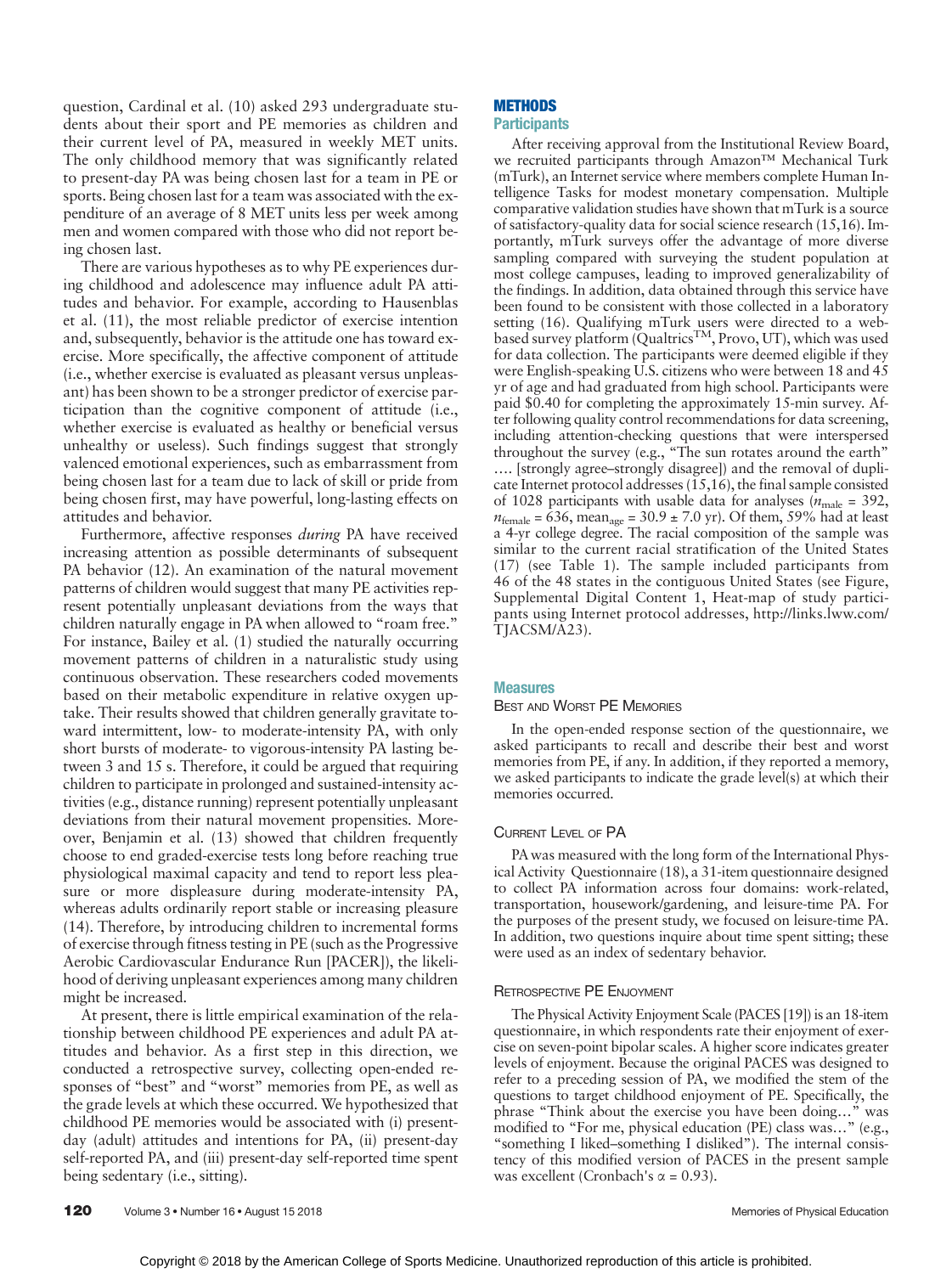| <b>TABLE 1.</b> |                                                   |  |
|-----------------|---------------------------------------------------|--|
|                 | <b>Demographic Characteristics of the Sample.</b> |  |

| Anthropometric                              | Mean      | <b>SD</b>        |
|---------------------------------------------|-----------|------------------|
| Height (cm)                                 | 169.51    | 10.30            |
| Weight (kg)                                 | 78.20     | 23.50            |
| Body mass index                             | 27.1      | 7.53             |
| Education                                   | Frequency | Pct.             |
| High school                                 | 192       | 18.7             |
| Vocational                                  | 58        | 5.6              |
| College                                     | 375       | 36.5             |
| University                                  | 241       | 23.4             |
| Master's                                    | 136       | 13.2             |
| Doctorate                                   | 26        | 2.5              |
| <b>Total</b>                                | 1028      | 100              |
| Race                                        |           |                  |
| <b>Black</b>                                | 95        | 9.3              |
| White                                       | 784       | 76.3             |
| Asian                                       | 94        | 9.2              |
| American Indian                             | 30        | 3.0              |
| <b>Total</b>                                | 1028      | 100              |
| Ethnicity                                   |           |                  |
| Hispanic                                    | 82        | 8.0 <sup>a</sup> |
| Native Hawaiian or<br>Pacific Islander      | 4         | 0.4 <sup>a</sup> |
| Other                                       | 21        | 2.0 <sup>a</sup> |
| <sup>a</sup> Percentage of the full sample. |           |                  |

COGNITIVE AND AFFECTIVE ATTITUDES

Cognitive and affective attitudes for PA were measured in accordance with the recommendations for scale construction by Ajzen (20). Eight questions measured affective attitude and seven questions measured cognitive attitude toward PA. An example of an affective-attitude item was as follows: "For me, exercising at least 30 minutes per day on at least 5 days over the next week would be: [pleasant–unpleasant]." An example of a cognitive attitude item was as follows: "For me, exercising at least 30 minutes per day on at least 5 days over the next week would be: [harmful– beneficial]." The participants rated their attitudes using sevenpoint bipolar scales. The scores were summed to form an overall attitude score, as well as separate cognitive-attitude and affective-attitude scores. Nine of the 15 items were reverse scored. The internal consistencies for these scales in the present sample were excellent (for both, Cronbach's  $\alpha = 0.93$ ).

#### INTENTIONS FOR PA

Intentions for PA over the subsequent week were also measured according to recommendations (20). We used five items rated on

seven-point bipolar scales. An example was "I will [not try at all–try my best] to exercise at least  $30$  minutes on at least  $5$  days over the next week." Three of the five items were reverse scored. The internal consistency of this scale in the present sample was excellent (Cronbach's  $\alpha$  = 0.92).

#### **ADDITIONAL ITEMS**

On the basis of previous work (10), we investigated the relationship between being chosen first or last for teams as a child in PE with current PA attitudes, intentions, and behavior. Therefore, we included two items inquiring about the perceived frequency with which the respondent was chosen first or last for teams in PE class. Finally, we added an item that measured the perceived frequency of feeling embarrassed in the PE environment. All questions were answered using seven-point bipolar rating scales.

# Statistical Analyses

Two researchers, working independently, analyzed the openended data using NVivo 9 software (QSR International, London, UK). We used a combination of inductive and deductive content analysis, organizing the responses into higher- and lower-order themes and frequency counts. In addition, we used Pearson product–moment correlations to examine the relationship between PE memories (measured by the modified PACES, team selection items, and the embarrassment item) and present-day (adult) attitudes, intentions, leisure-time PA, and time spent sitting. Because we conducted 45 tests of significance, after Bonferroni correction, the family-wise adjusted level of  $\alpha$  was set at 0.001.

# RESULTS

# Open-Ended Questions

An approximately equal number of "best"  $(n = 592)$  and "worst" ( $n = 599$ ) PE memories were reported. After content analysis, two researchers agreed on six higher-order themes for "worst" and three for "best" memories. From there, each higher-order category was subdivided into 17 and 13 lower-order themes for "worst" and "best" memories, respectively. Finally, we tallied frequency counts for each of the higher- and lowerorder themes.

#### WORST MEMORIES

For the worst memories (see Table 2; see Table, Supplemental Digital Content 2, For all "worst" memory responses, [http://](http://links.lww.com/TJACSM/A24) [links.lww.com/TJACSM/A24](http://links.lww.com/TJACSM/A24)), the most frequently reported experience was embarrassment ( $n = 203$ , 34% of responses). Embarrassment was attributed to many causes, including being chosen last for teams, lacking perceived competence in the activity or sport, being made to feel incompetent by the PE instructor or other classmates, or embarrassment from injury. The second most frequent theme was a reported lack of enjoyment for the activities in PE, including sports and fitness testing ( $n = 107, 18\%$ ). In addition, many participants reported that changing clothes in the locker room was unpleasant, as they felt that their bodies were on display and were being judged by others ( $n = 86$ , 14%). Another common negative memory from PE was either experiencing an injury or witnessing one ( $n = 97, 16\%$ ). Alarmingly, there were several reports of bullying within the PE class or while in the locker room ( $n = 100, 17\%$ ). The distribution of worst memories showed that these memories became more common around sixth grade and peaked between seventh to ninth grades (see Fig. 1).

#### **BEST MEMORIES**

The most frequently cited best memories from PE (see Table 3; see Table, Supplemental Digital Content 3, For all "best" memory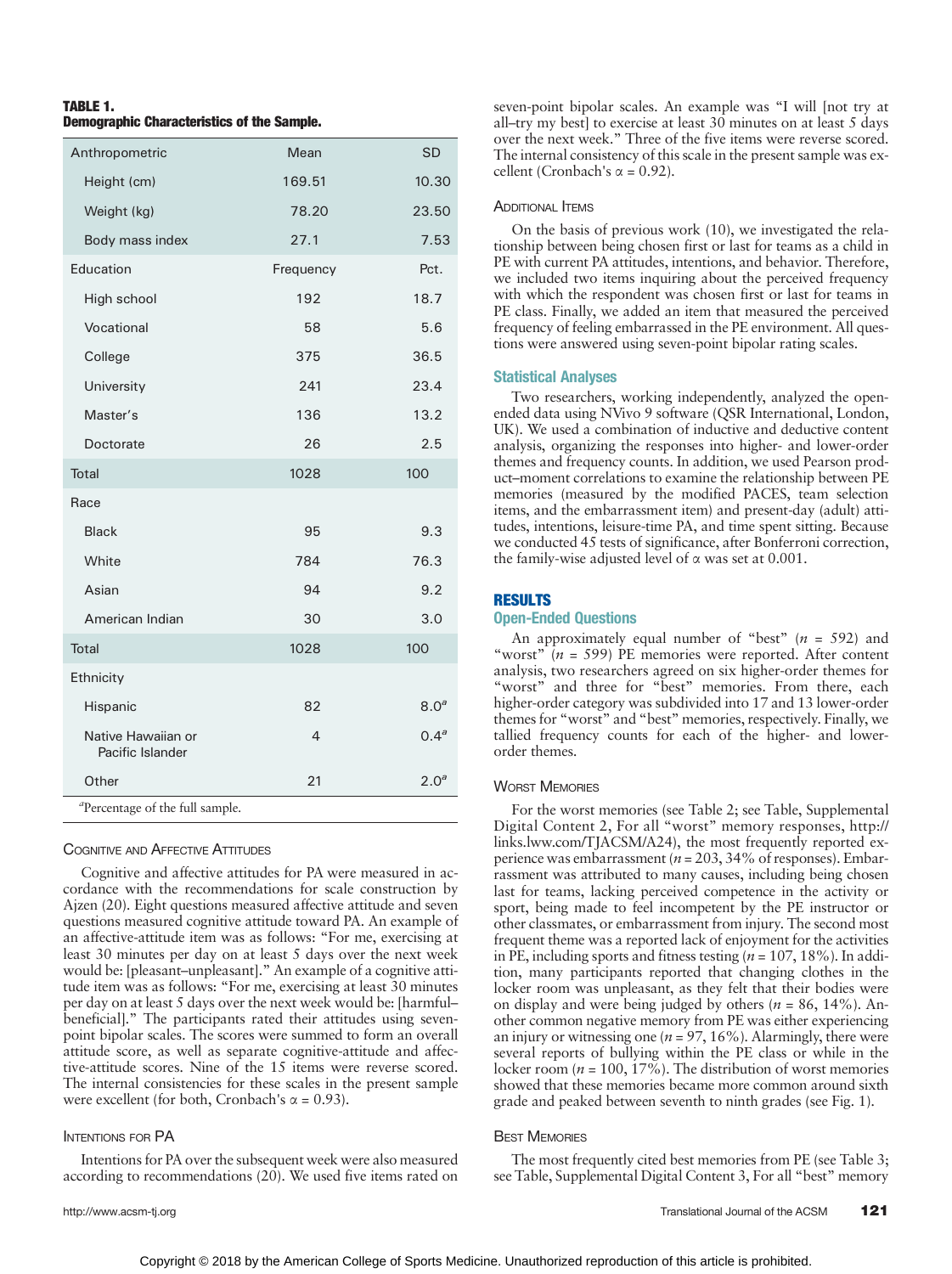# TABLE 2. Themes and Frequency Counts for "Worst" Memory Responses.

| Higher-Order Theme | n(%)      | Lower-Order Theme                                                 | $\sqrt{n}$ | <b>Example Response</b>                                                                                                                                                                                                                                                                                                                                                                           |
|--------------------|-----------|-------------------------------------------------------------------|------------|---------------------------------------------------------------------------------------------------------------------------------------------------------------------------------------------------------------------------------------------------------------------------------------------------------------------------------------------------------------------------------------------------|
| Embarrassment      | 203 (34%) | Embarrassed by lack of<br>competence for the<br>activity or sport | 132        | "Being horrible at basketball even though<br>everyone else was pretty good. I was so<br>bad it was embarrassing."-Female, 35 years old                                                                                                                                                                                                                                                            |
|                    |           | Embarrassed over<br>poor performance                              | 40         | "During the physical challenge tests, we each had<br>to perform the action alone in front of the teacher<br>and the rest of the class and I almost always<br>did horribly. Very embarrassing."-Male, 27 years old                                                                                                                                                                                 |
|                    |           | Embarrassed by teacher                                            | 38         | "When it was the last day of gym in 8th grade,<br>I had run the mile every Friday that year, but because<br>school was about to end I sat out. My teacher made<br>fun of my weight in front of everyone and said it<br>was something I needed."-Male, 18 years old                                                                                                                                |
|                    |           | Chosen last for teams                                             | 29         | "I remember being picked last for a dodgeball<br>team and feeling really bad about that.<br>It isn't a good feeling to not be wanted."<br>-Female, 30 years old                                                                                                                                                                                                                                   |
|                    |           | Embarrassed<br>over injury                                        | 21         | "I was hit in the face with a basketball that<br>someone purposely through [threw] at me<br>and my nose started bleeding all over the<br>floor and the coach made me clean it up before<br>he let me wash myself up and go to the nurse and<br>everyone was laughing at me and I wanted<br>to kill myself."-Female, 25 years old                                                                  |
| Lack of enjoyment  | 107 (18%) | Did not enjoy<br>fitness testing                                  | 43         | "When we had to run a mile for time. It was<br>such unnecessary stress on so many kids,<br>as the athletic kids ran laps around those of<br>us who weren't athletic."-Female,<br>30 years old years old                                                                                                                                                                                           |
|                    |           | Did not enjoy<br>chosen activity                                  | 36         | "All the times we played dodgeball or wall ball<br>and most of the girls (myself included) would<br>intentionally get hit with a ball so that we could<br>sit out of the game."-Female, 29 years old                                                                                                                                                                                              |
|                    |           | Did not enjoy sports                                              | 29         | "Group sports in general were always the<br>worst. I'm not good at sports, I don't like them,<br>and I have no desire to be involved in them,<br>so therefore I hated PE." - Female, 33 years old                                                                                                                                                                                                 |
| <b>Bullying</b>    | 100 (17%) | Experienced bullying<br>during class activities                   | 74         | "Being the last one picked at dodgeball and<br>then being singled out and bullied. I was<br>embarrassed and hit very hard with the balls.<br>I was picked on and teased."-Female,<br>34 years old                                                                                                                                                                                                 |
|                    |           | Bullied by teacher regarding<br>physical competence               | 17         | "Our coach was always hounding me in PE.<br>She would call me lazy and make me run laps<br>around the gym. I never did anything to<br>deserve this. I participated just as much as<br>all the other students."-Female, 28 years old                                                                                                                                                               |
|                    |           | Witnessed bullying of peers                                       | 2          | "I was friends with a girl that everyone hated.<br>Because of that, everyone treated me only a<br>step above her. At that point in my life, I still<br>felt the need to be accepted, so I hated going<br>to PE every single day. I wasn't brave enough to<br>stand up for her, so I had to watch people torture<br>my friend, and feel horrible for not saying<br>anything."-Female, 28 years old |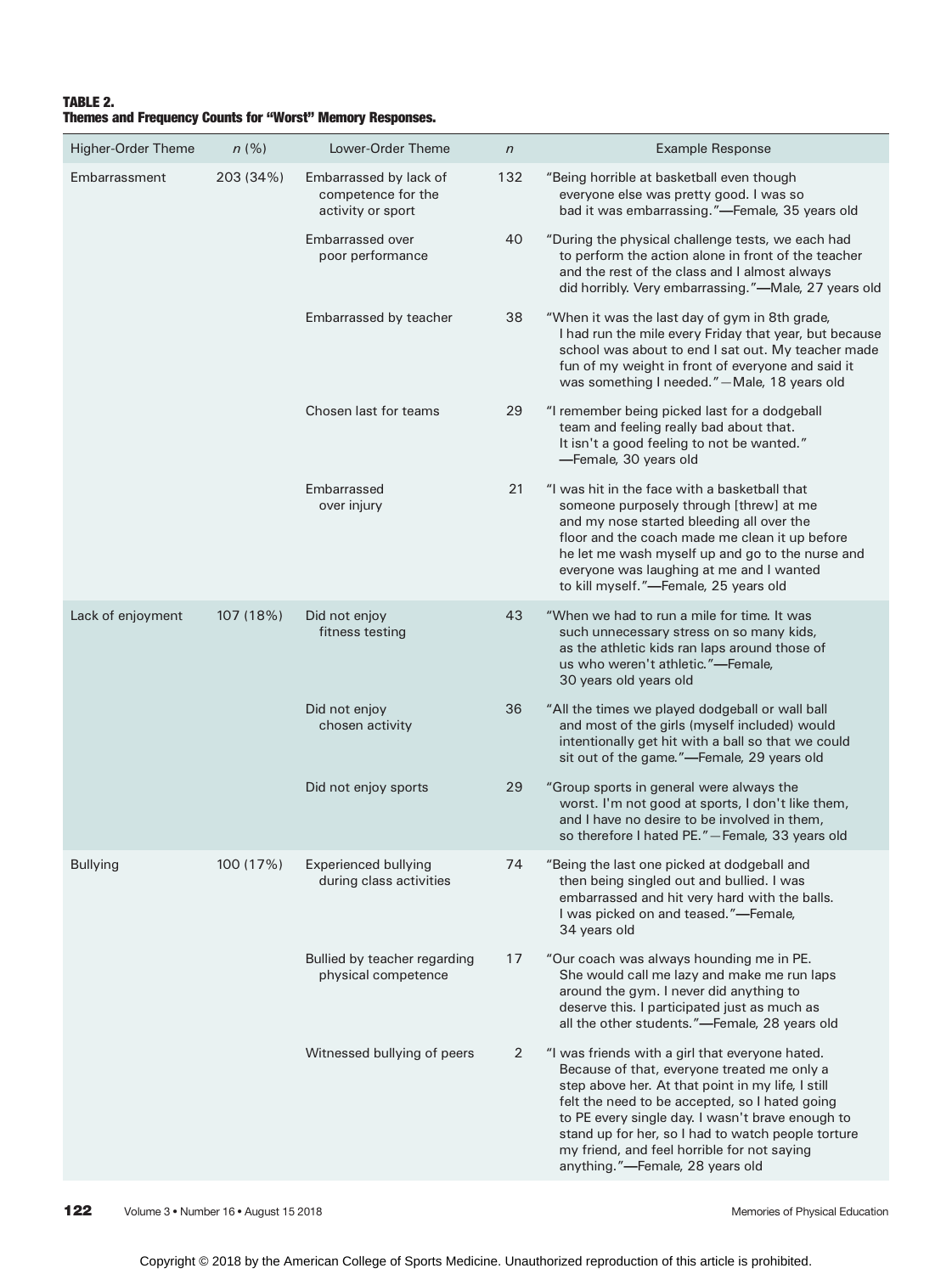# TABLE 2. (Continued)

| <b>Higher-Order Theme</b>              | n(%)     | Lower-Order Theme                                        | $\sqrt{n}$      | <b>Example Response</b>                                                                                                                                                                                                                                                                                                                                                        |  |  |  |
|----------------------------------------|----------|----------------------------------------------------------|-----------------|--------------------------------------------------------------------------------------------------------------------------------------------------------------------------------------------------------------------------------------------------------------------------------------------------------------------------------------------------------------------------------|--|--|--|
| Injury                                 | 97 (16%) | Experienced injury                                       | 91              | "This same teacher told me to 'shake it off'<br>when I injured my finger playing basketball in<br>PE class. Turns out it was broken."-Female,<br>33 years old                                                                                                                                                                                                                  |  |  |  |
|                                        |          | Witnessed injury                                         | 6               | "We were doing suicide runs. My group was<br>sitting waiting for our turn. A girl from my class<br>was up with her group. After doing a few runs<br>she slipped and fell onto her arm. Her arm<br>broke bone popping up and everything.<br>She screamed obviously but also vomited<br>and passed out. I will never forget that day."<br>-Male, 30 years old                    |  |  |  |
| Social physique<br>86 (14%)<br>anxiety |          | Body evaluated in<br>front of peers                      | 55              | "Having to be weighed and my weight<br>announced to the entire class."<br>-Female, 44 years old                                                                                                                                                                                                                                                                                |  |  |  |
|                                        |          | Concerns over weight<br>or appearance                    | 53              | "I was ashamed of my body. I'm male, and I felt<br>I had larger breasts than normal, so I'd hold my<br>shirt when I ran, in hopes they wouldn't be seen<br>through my shirt. People also made fun of<br>my attire, because I'd often wear sweats,<br>even in warm weather."-Male, 29 years old                                                                                 |  |  |  |
|                                        |          | Anxiety from changing<br>in front of others              | 42              | "Dressing out in locker rooms. I was always<br>chubby and seeing girls around me who<br>didn't have to shimmy into their pants or<br>shorts made me feel like crap when I jiggled<br>around to do it. I also wanted to shower on<br>most days, but we did not get enough time<br>to dress back in after class and the stalls<br>were not private at all."-Female, 28 years old |  |  |  |
| Punishment                             | 10 (2%)  | Punished with PA for poor<br>performance/<br>misbehavior | 10 <sup>°</sup> | "Having to run laps because a certain<br>student or two decided to misbehave. Also<br>having to do difficult spelling tests on proper<br>muscle names and if you got below an 85%<br>you'd have to run a mile." - Male, 30 years old                                                                                                                                           |  |  |  |
|                                        |          |                                                          |                 | "During basketball, I failed to make a basket<br>three times in a row and this reduced my grade."<br>-Female, 34 years old                                                                                                                                                                                                                                                     |  |  |  |

responses,<http://links.lww.com/TJACSM/A25>) related to enjoyment of the class activities or sports, competitive or noncompetitive PE classes, time spent with friends or outside, or being allowed to move after sitting in class all day ( $n = 334, 56\%$ ). In addition, some best memories related to physical competence and receiving recognition from friends or the PE instructor ( $n = 218$ , 37%). Interestingly, 41 (7%) participants responded that skipping PE class or no longer being required to take it was their best memory. The positive memories peaked during ninth grade and declined thereafter (see Fig. 2).

## Correlations

Memories of enjoyment of PE via the modified PACES were the most substantial correlates of present-day attitudes and intentions for PA (see Table 4). In addition, being chosen first infrequently was most strongly related to the amount of time spent sitting on weekdays and on the weekend.

Specifically, Pearson correlations showed that retrospective reports of PE enjoyment as a child were significantly related to



**Figure 1:** Distribution of "worst" memories of PE across grade levels. Note: 30% of respondents did not report a "worst" memory.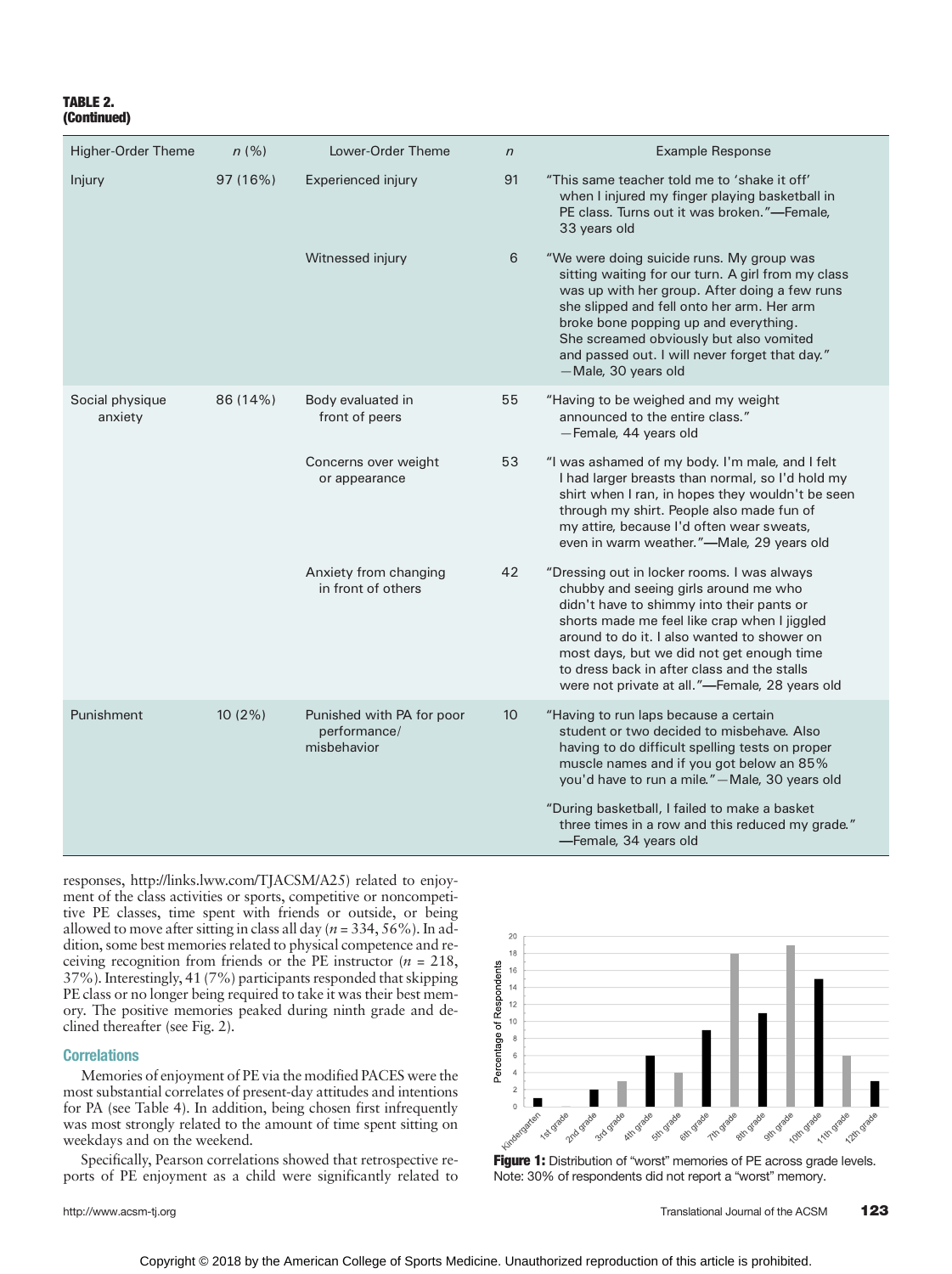# TABLE 3. Themes and Frequency Counts for "Best" Memory Responses.

| Higher-Order Theme     | n(%)      | Lower-Order Theme                                                     | $\sqrt{n}$ | <b>Example Response</b>                                                                                                                                                                                                                                                                                                                                                                                                                                                                                                                                             |
|------------------------|-----------|-----------------------------------------------------------------------|------------|---------------------------------------------------------------------------------------------------------------------------------------------------------------------------------------------------------------------------------------------------------------------------------------------------------------------------------------------------------------------------------------------------------------------------------------------------------------------------------------------------------------------------------------------------------------------|
| Enjoyment              | 334 (56%) | Enjoyed the chosen<br>activity                                        | 149        | "When I was in middle school, one of the PE activities<br>we did involved scooters-little blue platforms with<br>wheels you sit on. We would play sports and games on<br>these scooters, and I fondly remember these classes.<br>My heart rate was definitely elevated but I really<br>enjoyed myself, which was not always the case<br>during cardio exercise."-Male, 29 years old                                                                                                                                                                                 |
|                        |           | Enjoyed the sport that<br>was played                                  | 115        | "I loved when we played games like dodgeball or a<br>basketball game. Those were always fun."<br>-Female, 34 years old                                                                                                                                                                                                                                                                                                                                                                                                                                              |
|                        |           | Liked time spent<br>with friends                                      | 49         | "Probably the friends I made during the class. It had<br>nothing to do with the class or what we were doing,<br>but my best memories of my PE classes are the people.<br>(Also some of the worst, go figure.) If I had to pick one<br>specific day, it was probably when we were running<br>the mile and our newly formed group of friends stuck<br>with each other, encouraging each other and just<br>being positive. That was very pleasant."<br>-Female, 27 years old                                                                                           |
|                        |           | <b>Enjoyed Competition</b>                                            | 13         | "We played floor hockey in the gym and it was actually<br>super fun and I really enjoyed the competitive spirit."<br>-Male, 20 years old                                                                                                                                                                                                                                                                                                                                                                                                                            |
|                        |           | Enjoyed noncompetitive<br>activities                                  | 8          | "Finding myself, one year, assigned to a phys. Ed.<br>class volleyball [volleyball] team which consisted<br>entirely of students who weren't very competitive<br>about it, and who didn't really care if they won or lost<br>any given round. It allowed me to relax quite a bit,<br>which I wasn't used to in those classes, which<br>naturally also allowed me to have fun and to perform<br>better at the sport itself. It turned something<br>I especially dreaded-competitive team sports-into<br>something unexpectedly gratifying."<br>-Female, 37 years old |
|                        |           | Enjoyed fitness tests                                                 | 3          | "Presidents Physical Fitness challenge every year."<br>-Female, 40 years old                                                                                                                                                                                                                                                                                                                                                                                                                                                                                        |
|                        |           | Enjoyed time outside                                                  | 3          | "Getting some fresh air outside of the classroom on<br>days when the weather was nice."<br>-Male, 35 years old                                                                                                                                                                                                                                                                                                                                                                                                                                                      |
|                        |           | Enjoyed getting the chance<br>to move rather than<br>sitting in class | 2          | "Being able to get up and move and play rather than<br>sitting in a classroom for hours"-Female, 30 years old                                                                                                                                                                                                                                                                                                                                                                                                                                                       |
| Physical<br>competence | 218 (37%) | Proud of accomplishment<br>in class                                   | 196        | "Most of my memories of PE are good. If I had to pick<br>one, it would have to be the day that I was finally able<br>to swim the full length (25 m) of the swimming pool.<br>I think that this would be the best memory because<br>it is something that I had to work at to be able to<br>accomplish." - Male, 38 years old                                                                                                                                                                                                                                         |
|                        |           | Acknowledgment<br>from teacher                                        | 14         | "I won many awards and made many school records<br>in elementary school. The instructor would put your<br>name up on the gym wall. My name was still there for<br>a few of the records when I went back to see my<br>brothers 10 years later."-Female, 39 years old                                                                                                                                                                                                                                                                                                 |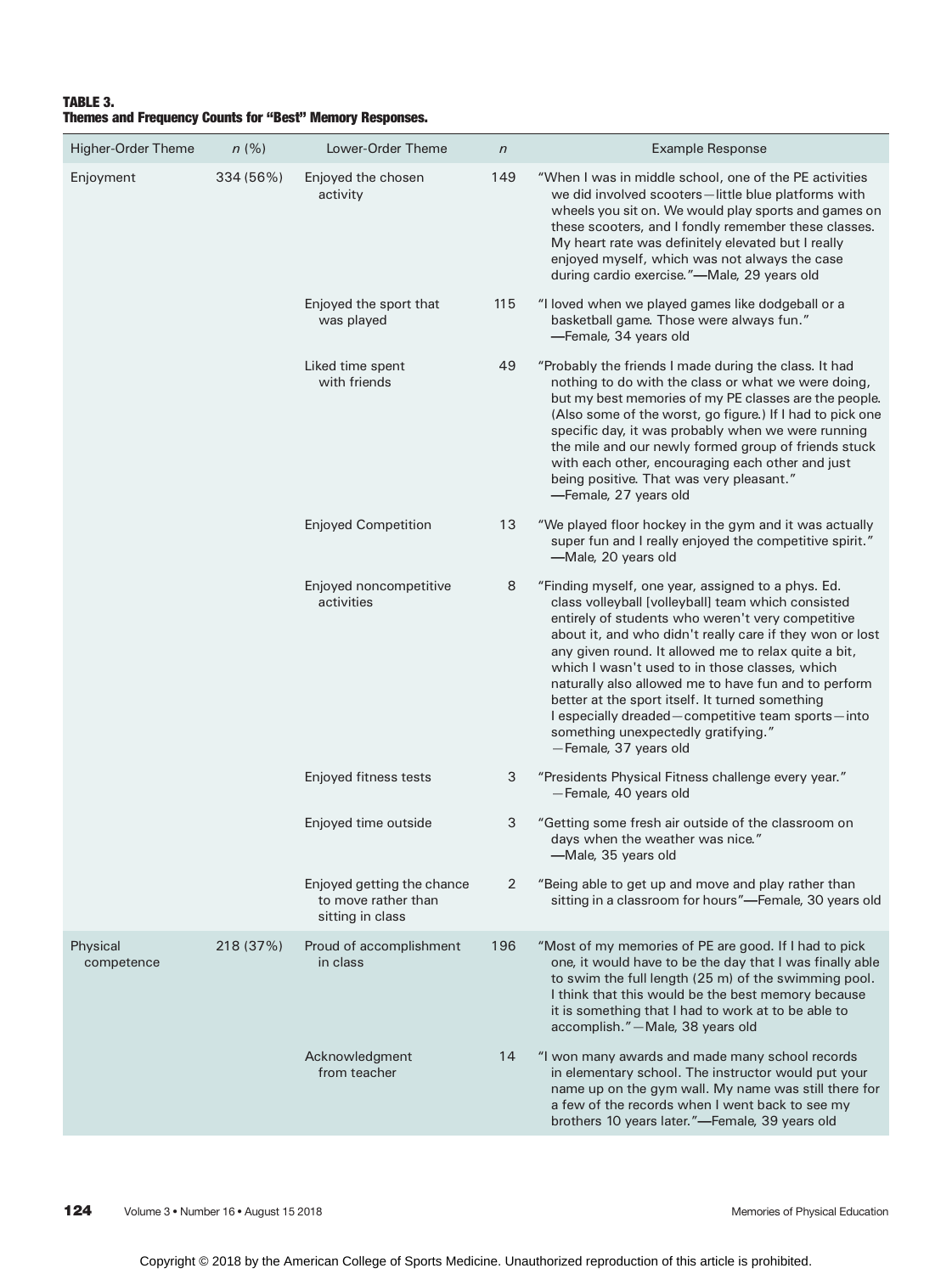#### TABLE 3. (Continued)

| Higher-Order Theme | n(%)    | Lower-Order Theme                   | $\sqrt{n}$ | <b>Example Response</b>                                                                                                                                                                                              |  |  |
|--------------------|---------|-------------------------------------|------------|----------------------------------------------------------------------------------------------------------------------------------------------------------------------------------------------------------------------|--|--|
|                    |         | Praise from peers                   | 8          | "Playing dodgeball and I was the last person on my<br>team still in the game. There was four people on the<br>other team. I managed to take out all four people<br>while my team was cheering." - Male, 28 years old |  |  |
| Nonparticipation   | 41 (7%) | Happy to skip PE                    | 32         | "The day the doctor excused me from gym at all was<br>the best day of my life. I didn't have to deal with the<br>teasing for at least 40 minutes out of the day"<br>-Female, 44 years old                            |  |  |
|                    |         | Happy when PE no<br>longer required | 9          | "The day I finished my P.E. credits and transferred<br>to study hall."—Male, 40 years old                                                                                                                            |  |  |

current overall attitude ( $r = 0.37 P < 0.00001$ ), affective attitude  $(r = 0.40, P < 0.00001)$ , cognitive attitude  $(r = 0.23, P < 0.00001)$ , intention ( $r = 0.23$ ,  $P < 0.00001$ ), and sedentary time on the weekend ( $r = -0.14$ ,  $P < 0.00001$ ), but not time sitting on the weekdays ( $r = -0.08$ ,  $P = 0.007$ ). In addition, embarrassment in PE as a child was significantly related to current attitudes ( $r = 0.26$ ,  $P < 0.00001$ ) and intentions ( $r = 0.18$ ,  $P < 0.00001$ ), but not sedentary time on either weekdays ( $r = -0.10$ ,  $P = 0.09$ ) or the weekend  $(r = -0.11, P = 0.01)$ . Being chosen first for teams infrequently was negatively associated with current attitude ( $r = -0.25$ ,  $P < 0.00001$ ) and intention ( $r = -0.21$ ,  $P < 0.00001$ ) and was positively associated with time spent sitting on the weekends ( $r = 0.16$ ,  $P < 0.00001$ ), although not on weekdays ( $r = 0.10$ ,  $P = 0.002$ ). In addition, being chosen last for teams often was negatively associated with current attitudes ( $r = -0.25$ ,  $P < 0.00001$ ) and intentions ( $r = -0.14$ ,  $P <$ 0.00001), although not time spent sitting on the weekend ( $r =$ 0.10,  $P = 0.002$ ) or during the week ( $r = 0.14$ ,  $P = 0.007$ ). Finally, there were no significant differences in present-day memories of PE, attitudes, intention, or embarrassment when the sample was divided (by median split) into those participants below 30 years of age ( $n = 517$ ) and those older than 30 years ( $n = 511$ ;  $P > 0.001$ ).

### **DISCUSSION**

PE has the potential to foster lifelong enjoyment and motivation for PA. However, the present results indicate that, in many cases, the memories of PE reported by adults are less than ideal, with negative memories spiking during the period of transition to middle school until high school. Within many U.S. school systems, the period proximal to the secondary school transition is marked by an increase in the level of sport-based PA (9), as well as the introduction of fitness testing in PE (21), both of which were reported by some of the respondents in the present survey as their worst memory. The best memories for PE displayed an increase in ninth grade, followed by a decline, whereas the worst memories exhibited an increase around sixth grade, with a peak during middle school and a decrease around tenth grade. Interestingly, these decreases coincide with the age at which many U.S. children are no longer required to participate in PE (22). Therefore, the best-memory peak in ninth grade may represent those who elected to enroll in additional high school PE, presumably because they enjoyed the class. In addition, the data reported here suggest that PE memories from childhood and adolescence have small-to-moderate associations with attitudes, intentions, and time spent being sedentary years later, as an adult.

The worst memories reported in this survey may have important implications because memories for negative experiences, especially those with a strong ego-related emotional component, are typically more salient than memories for positive experiences when engaging in decision making (23). This tendency, known as "negativity bias," is theorized to be an evolutionary adaptation due to the relatively more severe consequences of failing to avoid dangerous situations (i.e., those associated with displeasure or pain) than failing to approach situations that may entail utility (i.e., those associated with pleasure). Although in modern life humans no longer need to rely on this bias to avoid becoming prey, this adaptational mechanism has remained operational and might explain the strong salience of negative affective and emotional experiences. The responses listed on Tables 2 and 3 illustrate that adults hold remarkably vivid positive and negative memories of PE from their childhood, which may, to some extent, continue to influence their present-day attitudes, intentions, and behavior.

Because negative affective and emotional memories tend to be most salient during decision making, it is concerning that some of the most oft-cited worst memories from PE were embarrassment in front of peers because of lackluster performances during class activities, sport, or fitness tests; evaluations of weight or body composition in front of the class; and, perhaps most unfortunately, criticism being directed at the student by the PE teacher. Worrying that the body is being evaluated by critical observers is the essence of the concept of social physique anxiety, repeated experiences of which are



Figure 2: Distribution of "best" memories of PE across grade levels. Note: 35% of respondents did not report a "best" memory.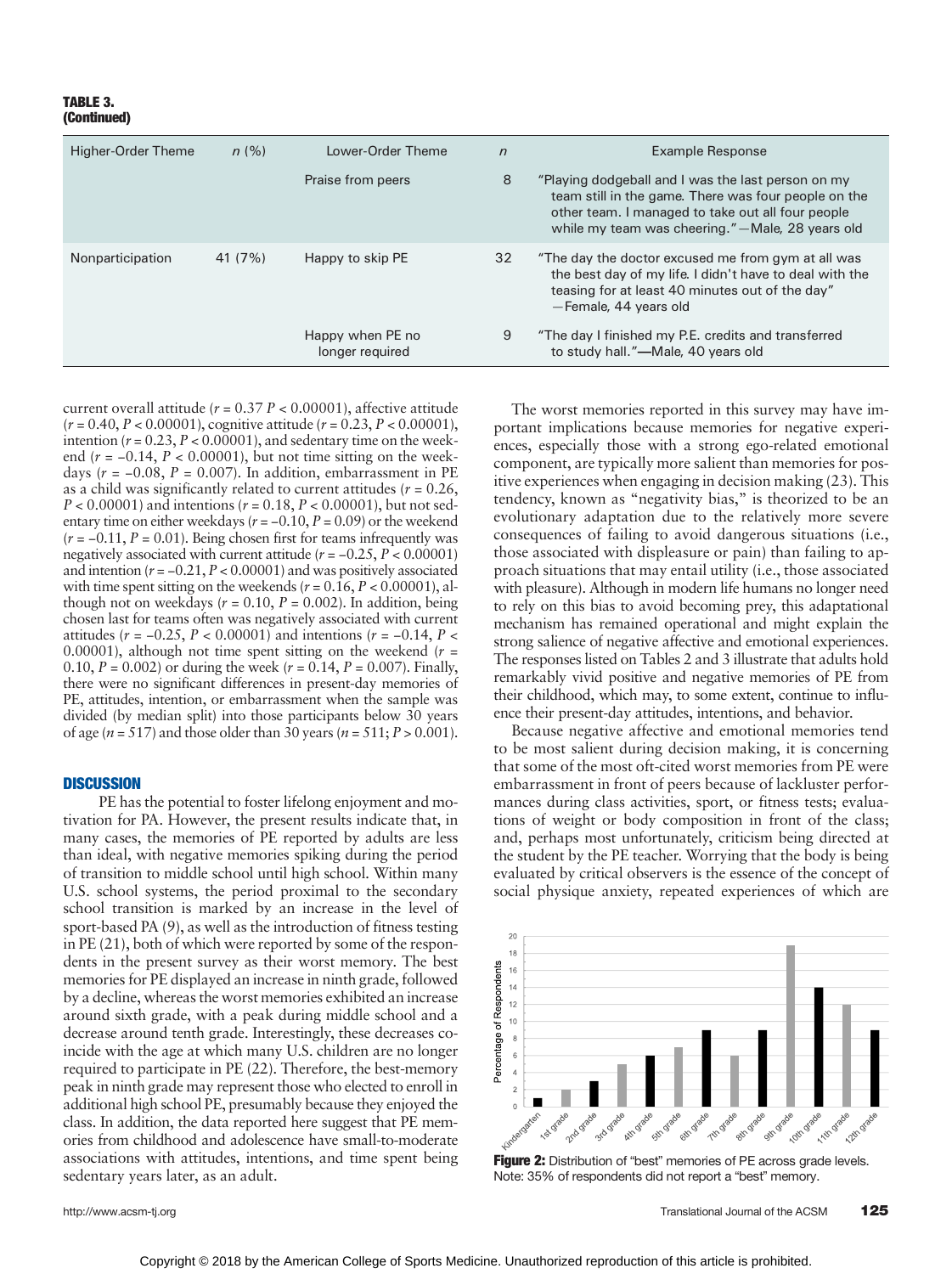# TABLE 4. Pearson Product–Moment Correlations.

| Variable                               | $\mathbf{1}$ | 2        | 3         | $\overline{4}$ | 5         | 6         | $\overline{7}$ | 8       | 9    | 10 <sup>°</sup> |
|----------------------------------------|--------------|----------|-----------|----------------|-----------|-----------|----------------|---------|------|-----------------|
| 1. Total PE enjoyment                  |              |          |           |                |           |           |                |         |      |                 |
| 2. PE level of<br>embarrassment        | $-0.75**$    |          |           |                |           |           |                |         |      |                 |
| 3. Chosen first not<br>often for teams | $-0.61**$    | $0.61**$ |           |                |           |           |                |         |      |                 |
| 4. Chosen last often<br>for teams      | $-0.45**$    | $0.56**$ | $0.49**$  |                |           |           |                |         |      |                 |
| 5. Attitude                            | $0.37**$     | $0.26**$ | $-0.23**$ | $-0.25**$      |           |           |                |         |      |                 |
| 6. Intention                           | $0.23**$     | $0.18**$ | $-0.20**$ | $-0.14**$      | $0.65**$  |           |                |         |      |                 |
| 7. Days of moderate<br>leisure-time PA | $0.13*$      | $-0.17*$ | $-0.09$   | $-0.02$        | $-0.12*$  | $-0.13$   |                |         |      |                 |
| 8. Days of vigorous<br>leisure-time PA | $0.11*$      | $-0.12*$ | $-0.12*$  | $-0.09$        | $-0.03$   | 0.03      | $0.71**$       |         |      |                 |
| 9. Hours spent sitting<br>on weekdays  | $-0.08*$     | 0.10     | $0.16***$ | 0.05           | $-0.12**$ | $-0.16**$ | $-0.08$        | $-0.08$ |      |                 |
| 10. Hours spent<br>sitting on weekend  | $-0.14**$    | $0.11*$  | $0.19**$  | $0.09*$        | $-0.17**$ | $-0.20**$ | $-0.09$        | $-0.07$ | 0.67 |                 |
| ** $P < 0.001$ .<br>$^*P < 0.05$ .     |              |          |           |                |           |           |                |         |      |                 |

negatively associated with PA in adolescence and adulthood (24). These experiences reportedly occurred most often in the locker room environment, where most secondary school children are expected to "dress out," a colloquial term for changing into athletic apparel, before and after class. Disturbingly, some PE teachers reportedly brought attention to individual physical appearance by publicly scorning students about the need to lose weight or by assigning extra PA during lessons because, allegedly, some students "needed it." On the other hand, many of the best memories related to experiencing perceived competence for PA and/or receiving positive recognition from peers or the teacher regarding performances. Ironically, 7% of the best memories included PE being over with or having the opportunity to skip the class. On the other hand, no participant reported canceled PE or skipping PE as being a worst memory.

Recurring instances of children being made to feel embarrassed about their performance could have deleterious consequences for self-efficacy, an important predictor of both adoption and adherence to exercise and PA (25). In particular, these episodes may create negative past performance experiences, the factor regarded as the most powerful determinant of self-efficacy. In addition, these experiences could reduce perceptions of competence and relatedness, two of the basic psychological needs posited in self-determination theory (26). In turn, both competence and relatedness are instrumental for developing autonomous intrinsic motivation for PA, a reliable correlate of PA participation and adherence (27).

Consistent with Cardinal et al. (10), our findings suggest that the perceived frequency at which students are chosen first

or last for teams is associated with their PA behavior during adulthood. It is recommended by organizations such as the Society of Health and Physical Educators (SHAPE [28]) that teams be chosen at random. Perhaps attesting to the influence of such recommendations, our results showed a nonsignificant trend toward younger respondents (i.e., those up to 30 years of age) reporting being chosen last for teams less often  $(M = 3.8 \text{ vs } 10^{-10} \text{ m})$ 4.1;  $P = 0.029$  and first more often  $(M = 3.2 \text{ vs } 2.9; P = 0.013)$ than older respondents (i.e., those over 30 years). However, we found no differences in PE enjoyment, embarrassment in PE, attitudes, or intentions between age-groups (see Table, Supplemental Digital Content 4, Significance tests for outcomes after median-split,<http://links.lww.com/TJACSM/A26>), suggesting that there is still room for improvements in this regard.

## Translating Results to Practice

Given that many participants in the present sample reported vivid and emotionally charged memories of events that had transpired many years, even decades, earlier, we submit that it may be time to crystallize the promotion of pleasure and enjoyment, and the establishment of an implicit association between movement and pleasure, as one of the overarching objectives of PE (29). This suggestion is consistent with recent calls in the field of exercise science for increased attention to the link between PA and pleasure as a potential driver of subsequent behavioral decisions. For example, national scientific organizations and government agencies tasked with issuing evidence-based exercise prescription guidelines and PA recommendations are urged to transition to a "tripartite" rationale, supplementing the traditional emphasis on effectiveness (i.e., maximization of fitness and health gains) and safety with a stronger focus on the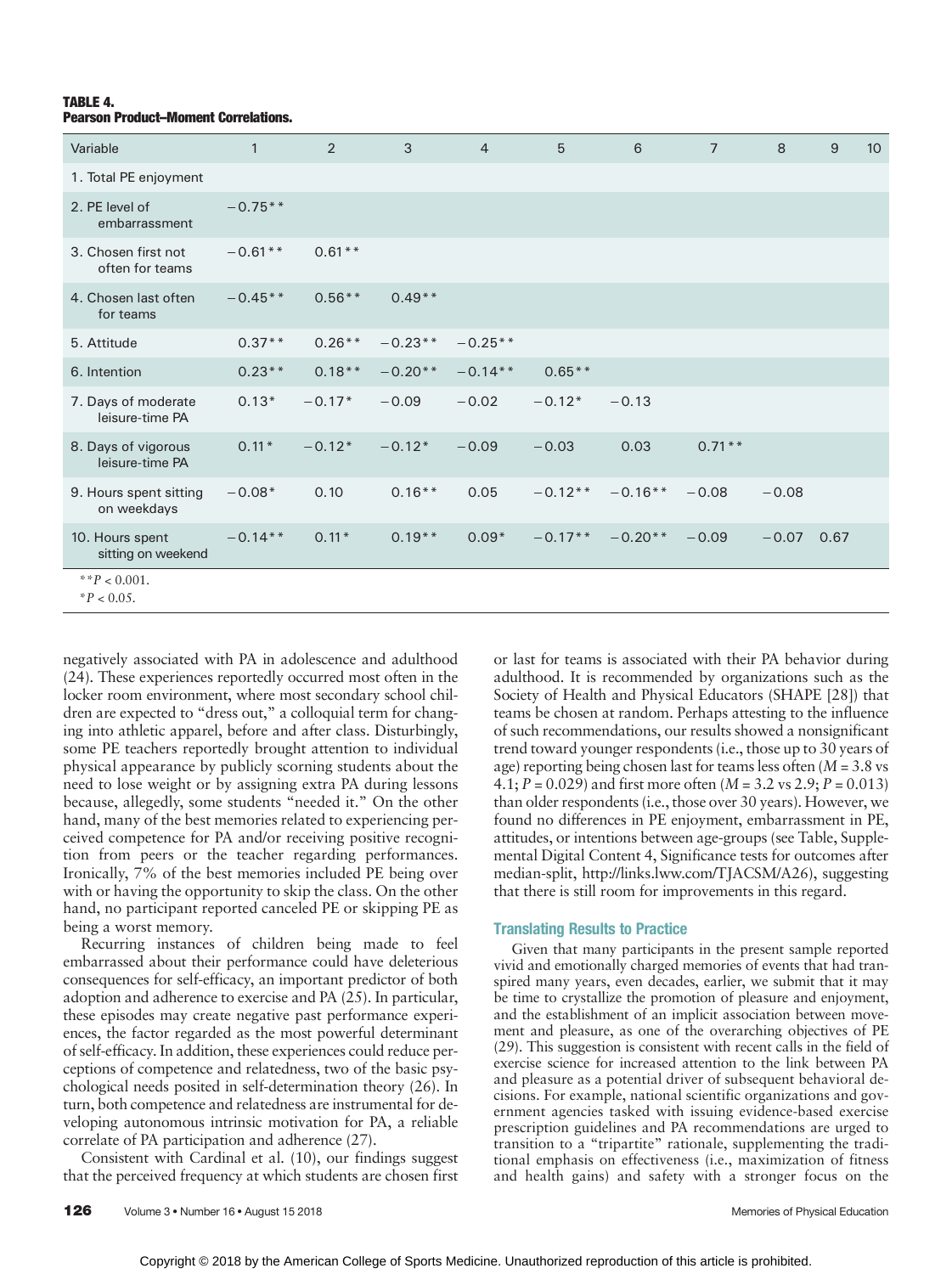promotion of pleasure (30). Because, for many, PE is arguably a major contributor to critical early experiences with PA, it seems reasonable to suggest that the promotion of pleasure through PE should become an integral component of this ongoing paradigmatic shift.

In our survey, many of the worst reported memories involved negative affect experienced during fitness testing, an element of PE that has frequently been a source of controversy among physical educators, pedagogy experts, and exercise psychologists (6,8). Therefore, an interesting question for applied research would be to evaluate the implications of fitness testing, as well as training for fitness testing, for the formation of memories from PE. Theoretically (e.g., 26,27), encouraging self-regulation and selfcomparisons, as opposed to externally imposed goals (e.g., keeping up with the recorded pace during the PACER test) or social comparisons to more skilled peers, should help foster more pleasant affective experiences and a higher degree of self-determined motivation. Furthermore, data suggest that children may have difficulty cognitively regulating their affective responses during sustained PA, as well as PA that becomes increasingly more difficult (13), such as during the mile run and the PACER fitness test. Difficulties with controlling negative affect during such activities could be related to the fact that their pattern (i.e., sustained vigorous intensity) deviates from the propensity of children to gravitate toward intermittent PA characterized by only occasional and very brief bursts of vigorous-intensity PA. If these theoretical predictions are supported by empirical evidence, it may be appropriate for physical educators and interventionists to devise activities that more closely mimic the natural movement patterns of children, thereby possibly facilitating more positive affective experiences and a higher level of intrinsic motivation.

Drawing on concepts from cognitive behavioral therapy and sport psychology, strategies such as mindfulness training (31) may be translatable to PE, thereby encouraging children and adolescents to focus attention on their interoceptive responses to PA and instructing them to maintain pleasure by regulating the intensity of their effort. In this approach, students who seem to be decreasing the intensity of their physical effort to maintain pleasure should not be reprimanded, because, as in adults, children and adolescents exhibit large individual differences in the levels of intensity they perceive as "feeling good" and "bad" (32). Recent work (33) has demonstrated that affective responses during PE can be monitored with relative ease, using single-item rating scales, such as the child adaptation of the 11-point bipolar Feeling Scale (34).

Of particular cross-disciplinary interest, the brain regions (i.e., dorsolateral and medial prefrontal cortex) that may be involved in the cognitive regulation of affect during PA and exercise (35) are the same regions theorized to underlie general executive functions, such as inhibiting distracting stimuli or inappropriate behaviors (36). Therefore, encouraging self-monitoring and self-regulation of affect during PA and exercise may have implications for other situations in which these skills are instrumental. For example, in the classroom, improved self-monitoring and self-regulatory skills could help reduce inappropriate classroom behaviors (e.g., interrupting others, not thinking before speaking). In addition, emerging evidence points to the intriguing possibility that the experience of pleasure during PA may be a prerequisite for PAinduced neuroplasticity and learning (37). These novel ideas suggest that cultivating a culture of pleasure-promoting PE could prove to be conducive, rather than detrimental, to disciplined school behavior and academic performance.

Research on methods of enhancing the affective experience of PA and exercise among adults is proliferating but remains relatively limited. Among children, research on this topic is still at a nascent stage and warrants greater attention than it has received

thus far. Nonetheless, emerging evidence suggests that some interventions demonstrate promising efficacy, are easily scalable, and could help inform current practice. Specifically, the use of motivational music and video is a widely popular and evidencesupported strategy for increasing pleasure during PA (38).

Among the strongest moderators of PA-associated pleasure and enjoyment in studies of adults is the sense of autonomy (27). Although logistical constraints may preclude offering multiple options for students interested, for example, in sport-oriented activities versus noncompetitive, PA-oriented activities, PE classes structured to accommodate individual preferences should prove advantageous over traditional one-size-fits-all approaches (39). For example, students with high task orientation should be afforded opportunities to experience reaching their individual goals. Likewise, some children may derive the most pleasure and enjoyment from classes in which the focus is on "general" PA behaviors, such as those "foundational movement skills" (40) that have applications for everyday life (e.g., walking, squatting to lift heavy objects while reducing injury risk).

Finally, SHAPE America (41) has advocated that, during primary school, the development of physical literacy, namely, "the ability to identify, understand, interpret, create, respond effectively and communicate, using the embodied human dimension, within a wide range of situations and contexts," be among the most important goals of PE. The present results suggest that the focus on physical literacy may require careful consideration, especially after the primary-school level, as it seems that some children may not have developed physical literacy before adolescence. Because the emphasis often shifts to sport and more structured forms of exercise in PE during adolescence, these activities may be experienced as unpleasant by students lacking physical literacy (6–9). Nevertheless, teachers must use caution to avoid situations in which the noble aim of developing physical literacy is implemented in such a fashion as to result in children experiencing embarrassment due to performing "poorly" in front of peers or the instructor, or by grading motor skill competencies. In line with our previous translational recommendations, researchers and educators should not assume that all children derive positive affective experiences through the process of developing their physical literacy. Allowing for custom tailoring of activities to individual student preferences for PA may be necessary and doing so may facilitate more positive affective experiences along with improved physical literacy.

## Limitations and Summary

The present study is the largest known survey of adult memories of PE enjoyment and their associations with present-day PA attitudes, intentions, and behavior. Although the results may reiterate long-standing concerns about the implications of PE experiences, the inherent limitations of this survey should be considered. Specifically, this study was limited by its retrospective nature, its cross-sectional and correlational design, and the use of self-report to measure PA. Although retrospective recall is prone to various errors and biases, the high level of detail provided in the open-ended responses (especially among the worst memories) is remarkable and points to the type of memory consolidation typically associated with transformative life events. The vividness and emotionality of the reported worst memories underscores the necessity of fostering pleasure and enjoyment from human movement as a fundamental goal of PE, in accordance with current standards (41).

Although the correlational design of the study precludes inferences about the causal influence of PE experiences on present-day attitudes, intentions, and behavior, the pattern of correlations demonstrated consistency in the predicted directions, warranting follow-up studies, including future experimental interventions. The survey respondents were largely representative of the U.S.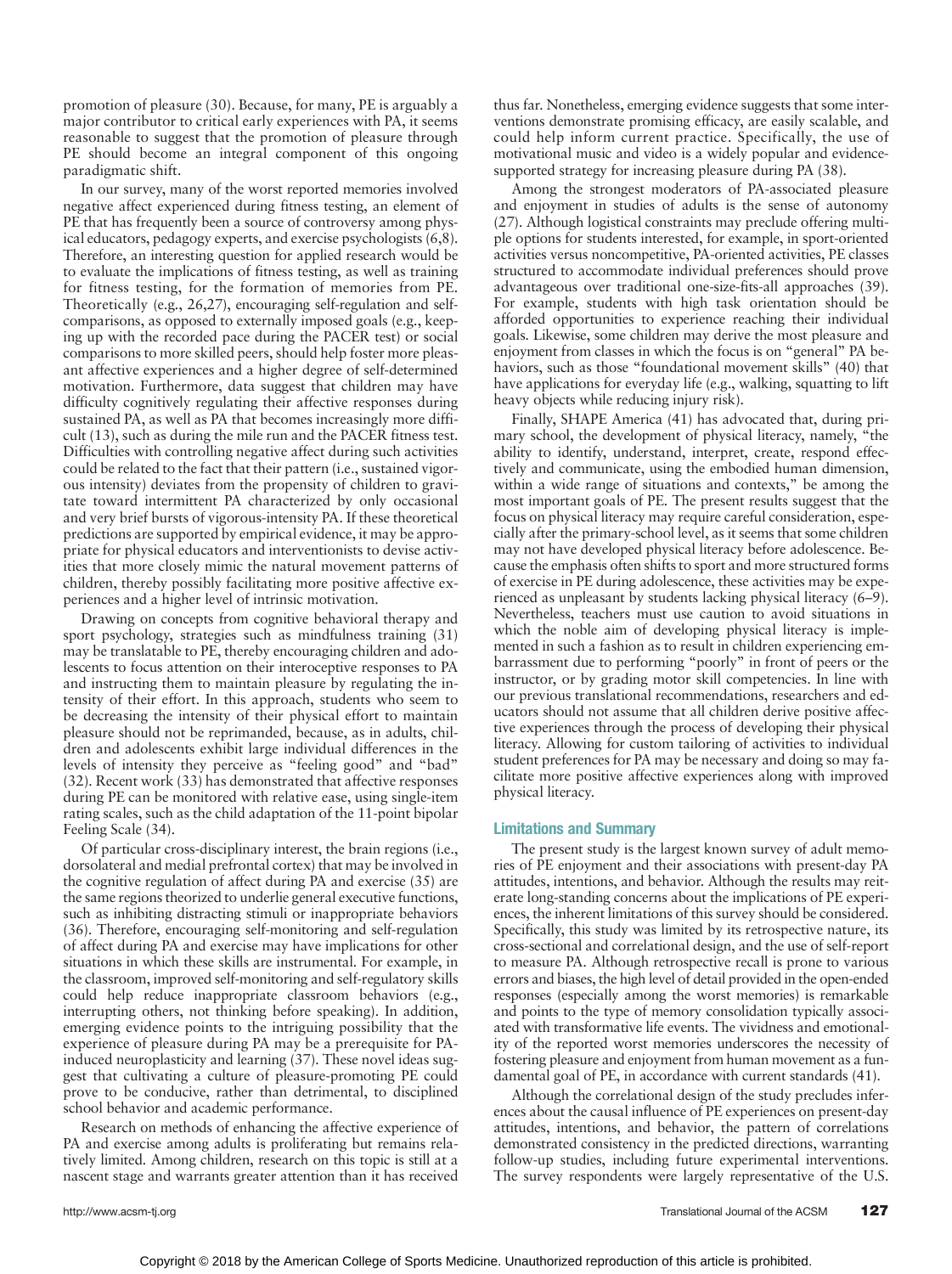population for race, ethnicity, and educational attainment, supporting the generalizability of these results to the U.S. adult population at-large. Although it is possible that recruiting through mTurk may have reduced external validity (e.g., to individuals with Internet access, those willing to participate in surveys for modest monetary compensation), a growing literature has shown that mTurk participants do not differ significantly from research participants who volunteer for laboratory studies (15,16).

The open-ended responses from the present study, in particular, should be concerning to those interested in improving the quality of PE, including individual educators and national organizations (e.g., SHAPE America). Because of the clear dose–response effect of PA frequency on health (42), if improvements in PE experiences could inspire even small increases in PA behavior, millions could derive additional health benefits. However, just as with negative experiences in other domains of development, the long-term consequences of poor experiences during PE may negatively influence the behaviors and, subsequently, the health and longevity of children in the United States and around the world. Although we have offered translational recommendations, implementing these on a large scale will be difficult, as the required changes amount to a substantial paradigmatic shift compared with current practice norms. It seems clear, however, that decades-old arguments concerning the focus on sport in PE programs (7,9) and the pros versus the cons of fitness testing (6,8) should be revisited. With more methodologically rigorous and theory-driven interventions, it may be possible to transform PE into a professional field that closely adheres to the continuously developing evidence-base and one that welcomes psychological best practices for the benefit of children and public health.

No sources of support were used in the preparation of this work. The authors report no conflicts of interests. The results of this study do not constitute endorsement by the American College of Sports Medicine.

#### REFERENCES

- 1. Bailey RC, Olson J, Pepper SL, Porszasz J, Barstow TJ, Cooper DM. The level and tempo of children's physical activities: an observational study. Med Sci Sports Exerc. 1995;27(7):1033–41.
- 2. Troiano RP, Berrigan D, Dodd KW, Mâsse LC, Tilert T, McDowell M. Physical activity in the United States measured by accelerometer. Med Sci Sports Exerc. 2008;40(1):181–8.
- 3. Mura G, Rocha NB, Helmich I, Budde H, Machado S, Wegner M, et al. Physical activity interventions in schools for improving lifestyle in European countries. Clin Pract Epidemiol Ment Health. 2015;11(Suppl 1M5):77–101.
- 4. Benesse Educational Research and Development Center. Preliminary Report: Basic Research on Academic Performance, International Survey of Six Cities [Internet]. Tokyo: Benesse Educational Research and Development Center; 2007 [cited 2018 Jan 23]. Available from: [http://www.childresearch.net/data/](http://www.childresearch.net/data/pdf/international_2007_01_1.pdf) [pdf/international\\_2007\\_01\\_1.pdf](http://www.childresearch.net/data/pdf/international_2007_01_1.pdf).
- 5. Mercier K, Donovan C, Gibbone A, Rozga K. Three-year study of students' attitudes toward physical education: grades 4-8. Res Q Exerc Sport. 2017;88(3): 307–15.
- 6. Cale L, Harris J, Chen MH. More than 10 years after "the horse is dead . surely it must be time to "dismount"?! Pediatr Exerc Sci. 2007;19(2):115–123.
- 7. Portman PA. Who is having fun in physical education classes? Experiences of sixth-grade students in elementary and middle schools. J Teach Phys Educ. 1995;14:445–53.
- 8. Hopple C, Graham G. What students think, feel, and know about physical fitness testing. J Teach Phys Educ. 1995;14:408–17.
- Ennis CD. What goes around comes around ... Or does it? Disrupting the cycle of traditional, sport-based physical education. Kinesiol Rev (Champaign). 2014;3(1):63–70.
- 10. Cardinal BJ, Yan Z, Cardinal MK. Negative experiences in physical education and sport: how much do they affect physical activity participation later in life? J Phys Educ Recreat Dance. 2013;84(3):49–53.
- 11. Hausenblas HA, Carron AV, Mack DE. Application of the theories of reasoned action and planned behavior to exercise behavior: a meta- analysis. J Sport Exerc Psychol. 1997;19:36–51.
- 12. Williams DM, Dunsiger S, Ciccolo JT, Lewis BA, Albrecht AE, Marcus BH. Acute affective response to a moderate-intensity exercise stimulus predicts physical activity participation 6 and 12 months later. Psychol Sport Exerc. 2008;9(3):231–45.
- 13. Benjamin CC, Rowlands A, Parfitt G. Patterning of affective responses during a graded exercise test in children and adolescents. Pediatr Exerc Sci. 2012;24: 275–88.
- 14. Ekkekakis P, Parfitt G, Petruzzello SJ. The pleasure and displeasure people feel when they exercise at different intensities: decennial update and progress towards a tripartite rationale for exercise intensity prescription. Sports Med. 2011;41(8):641–71.
- 15. Mason W, Suri S. Conducting behavioral research on Amazon's Mechanical Turk. Behav Res Methods. 2012;44(1):1–23.
- 16. Thomas KA, Clifford S. Validity and Mechanical Turk: an assessment of exclusion methods and interactive experiments. Comput Hum Behav. 2017;77: 184–97.
- 17. United States Census. Quick Facts [Internet]. Washington (DC): United States Census Bureau; 2016 [cited 2018 Jan 23]. Available from: [https://www.](https://www.census.gov/quickfacts/fact/table/US/PST045216) [census.gov/quickfacts/fact/table/US/PST045216](https://www.census.gov/quickfacts/fact/table/US/PST045216).
- 18. Craig CL, Marshall AL, Sjöström M, et al. International physical activity questionnaire: 12-country reliability and validity. Med Sci Sports Exerc. 2003;35(8): 1381–95.
- 19. Kendzierski D, DeCarlo KJ. Physical Activity Enjoyment Scale: two validation studies. J Sport Exerc Psychol. 1991;13(1):50–64.
- 20. Ajzen I. Constructing a theory of planned behavior questionnaire [Internet]. Amherst Center; 2006 [cited 2018 Jan 23]. Available from [https://people.](https://people.umass.edu/aizen/pdf/tpb.measurement.pdf) [umass.edu/aizen/pdf/tpb.measurement.pdf](https://people.umass.edu/aizen/pdf/tpb.measurement.pdf).
- 21. Ernst M, Beighle A, Corbin CB, Pangrazi RP. Appropriate and inappropriate uses of FITNESSGRAM: a commentary. J Phys Act Health. 2006;3(Suppl 2): 90–100.
- 22. Lowry R, Wechsler H, Kann L, Collins JL. Recent trends in participation in physical education among US high school students. J Sch Health. 2001; 71(4):145–52.
- 23. Vaish A, Grossman T, Woodward A. Not all emotions are created equal: the negativity bias in social–emotional development. Psychol Bull. 2008;134(3): 383–403.
- 24. Sabiston CM, Pila E, Pinsonnault-Bilodeau G, Cox AE. Social physique anxiety experiences in physical activity: a comprehensive synthesis of research studies focused on measurement, theory, and predictors and outcomes. Int Rev Sport Exerc Psychol. 2014;7(1):158–63.
- 25. Higgins TJ, Middleton KR, Winner L, Janelle CM. Physical activity interventions differentially affect exercise task and barrier self-efficacy: a meta-analysis. Health Psychol. 2014;33(8):891–903.
- 26. Ryan RM, Deci EL. Intrinsic and extrinsic motivations: classic definitions and new directions. Contemp Educ Psychol. 2000;25:54–67.
- 27. Teixeira PJ, Carraça EV, Markland D, Silva MN, Ryan RM. Exercise, physical activity, and self-determination theory: a systematic review. Int J Behav Nutr Phys Act. 2012;9:78.
- 28. SHAPE America. Appropriate Instructional Practice Guidelines, K-12: A Sideby-Side Comparison [Internet]. Reston (VA): SHAPE America; 2009 [cited 2018 Jan 23]. Available from: [http://www.shapeamerica.org/standards/](http://www.shapeamerica.org/standards/guidelines/loader.cfm?csModule=security/getfile&pageid=5246) [guidelines/loader.cfm?csModule=security/getfile&pageid=5246.](http://www.shapeamerica.org/standards/guidelines/loader.cfm?csModule=security/getfile&pageid=5246)
- 29. Pringle R. Finding pleasure in physical education: a critical examination of the educative value of positive movement affects. Quest. 2010;62(2):119–34.
- 30. Ladwig MA, Hartman ME, Ekkekakis P. Affect-based exercise prescription: an idea whose time has come? ACSMs Health Fit J. 2017;21(5):10–5.
- 31. Napoli M, Krech PR, Holley LC. Mindfulness training for elementary school students. J Appl Sch Psychol. 2005;1:99–125.
- 32. Schneider ML, Graham DJ. Personality, physical fitness, and affective response to exercise among adolescents. Med Sci Sports Exerc. 2009;41(4): 947–55.
- 33. White DA, Rothenberger SD, Hunt LA, Goss FL. Comparison of affect and cardiorespiratory training responses between structured gym activities and traditional aerobic exercise in children. Int J Exerc Sci. 2016;9(1):16–25.
- 34. Hulley A, Bentley N, Clough C, et al. Active and passive commuting to school: influences on affect in primary school children. Res Q Exerc Sport. 2008;79(4): 525–34.
- 35. Ekkekakis P. Illuminating the black box: investigating prefrontal cortical hemodynamics during exercise with near-infrared spectroscopy. J Sport Exerc Psychol. 2009;31(4):505–53.
- 36. Pessoa L. A network model of the emotional brain. Trends Cogn Sci. 2017; 21(5):357–71.